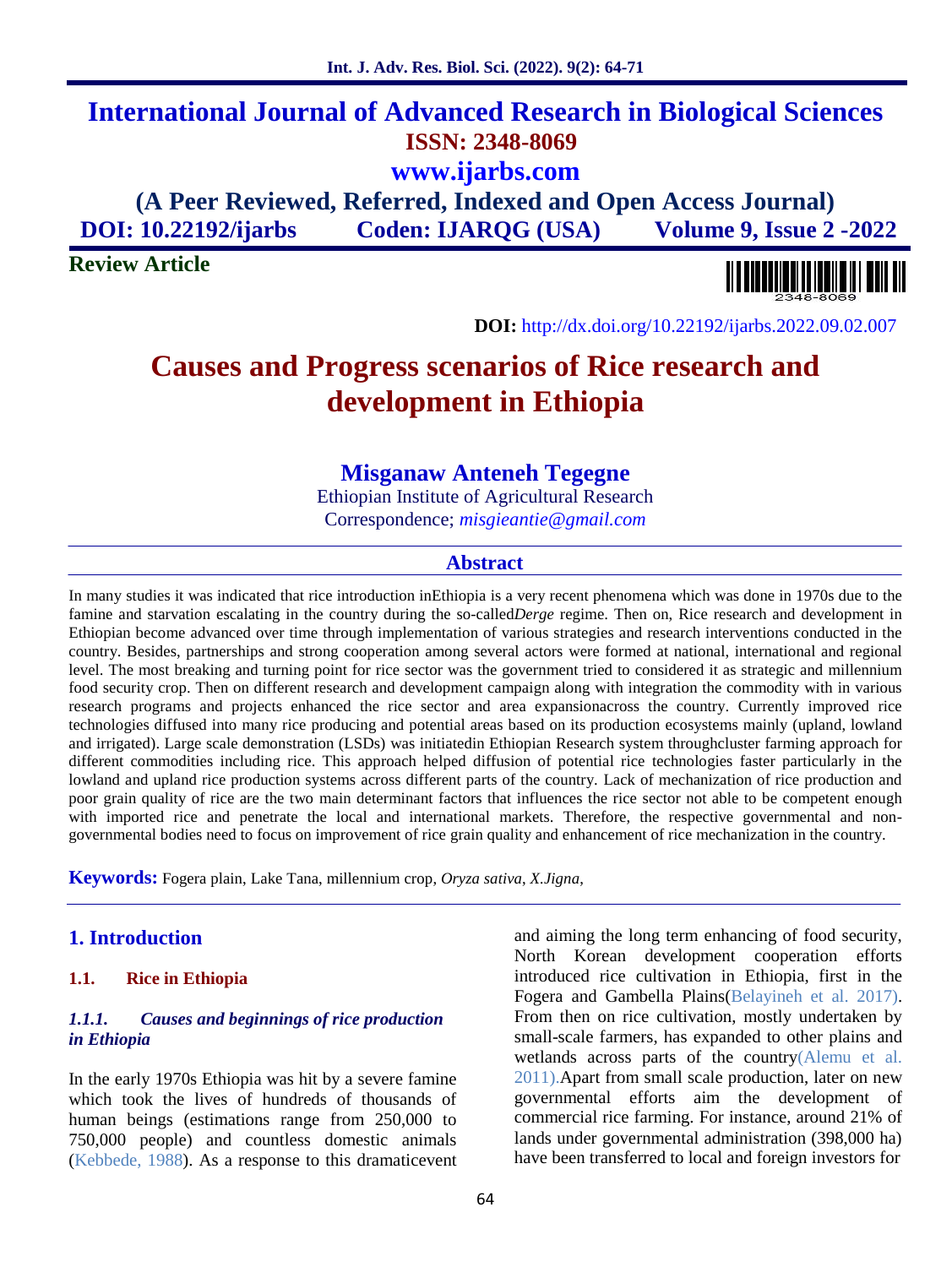commercial rice farming purposes. The total potential area for rice production in Ethiopia is estimated to be 30 million hectares, from which 18.6% (5.6 million ha) are considered to be highly suitable(Dawit 2015)

## *1.1.2. Potential and released rice varieties in Ethiopia*

A limited numbers of rice varieties have been introduced in Ethiopia mainly by the International Rice Research Institute (IRRI) and the Africa Rice Centre. The introduced germplasm has been used to develop rice varieties for different agro-ecologies and/or rice ecosystems of the country. However, the introduction and evaluation of new rice germplasm for rainfed, lowland, irrigated, and upland systems is highly needed (Tessema 2011). Since 1998, when the first rice variety was released in the country, 36 improved varieties have been released based on different parameters such as yield performance, better biomass, early maturity, cold resistance and market preference (MoA, 2011).

*Table.1. Distribution of rice varieties in different regions of Ethiopia*

| <b>Region</b>        | <b>Variety</b> | <b>Type</b>        |
|----------------------|----------------|--------------------|
|                      | X-Jigna        | Local/old cultivar |
| Tigray               | NERICA-3       | Improved           |
|                      | X-Jigna        | Local/old          |
|                      | Gumara         | Improved           |
| Amhara               | NERICA-3       | Improved           |
|                      | NERICA-4       | Improved           |
|                      | Suparica-1     | Improved           |
| Oromia               | X-Jigna        | Local              |
|                      | White rice     | Local              |
|                      | Gumara         | Improved           |
|                      | NERICA-2       | Improved           |
|                      | NERICA-3       | Improved           |
|                      | NERICA-4       | Improved           |
|                      | Suparica-1     | Improved           |
|                      | NERICA-1       | Improved           |
| Somali               | NERICA-2       | Improved           |
|                      | NERICA-3       | Improved           |
|                      | Shebelle       | Improved           |
|                      | Gode-1         | Improved           |
|                      | Hoden          | Improved           |
| Benishangul<br>Gumuz | White rice     | Local              |
|                      | Gumara         | Improved           |
|                      | Red rice       | Local              |
|                      | NERICA-3       | Improved           |
|                      | NERICA-4       | Improved           |
|                      | Suparica-1     | Improved           |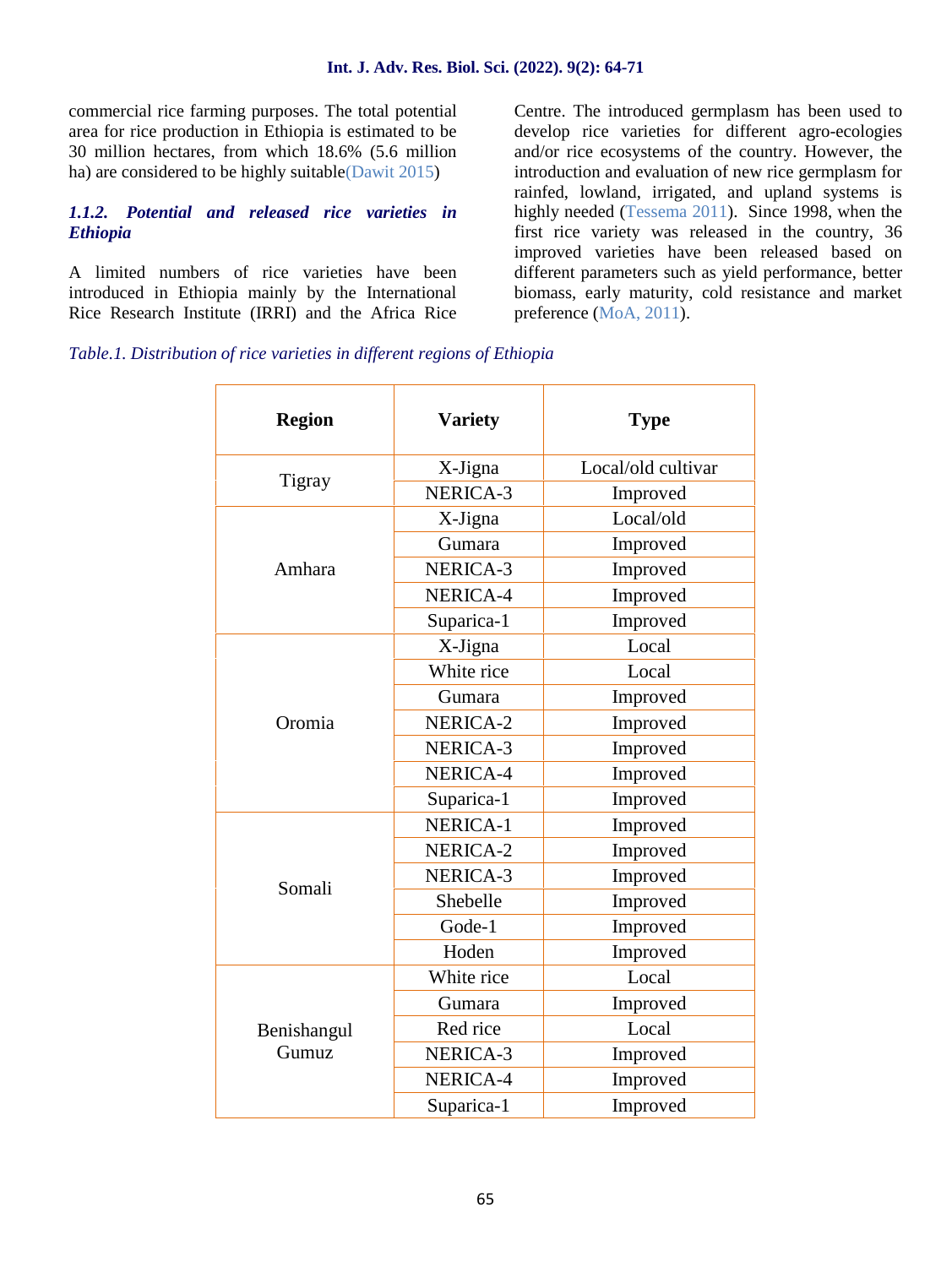| White rice | Local                                                                                                                                                                                       |  |  |
|------------|---------------------------------------------------------------------------------------------------------------------------------------------------------------------------------------------|--|--|
|            | Improved                                                                                                                                                                                    |  |  |
|            | Local                                                                                                                                                                                       |  |  |
|            | Improved                                                                                                                                                                                    |  |  |
|            | Improved                                                                                                                                                                                    |  |  |
|            | Improved                                                                                                                                                                                    |  |  |
|            | Local                                                                                                                                                                                       |  |  |
|            | Local                                                                                                                                                                                       |  |  |
|            | Local                                                                                                                                                                                       |  |  |
|            | Improved                                                                                                                                                                                    |  |  |
|            | Improved                                                                                                                                                                                    |  |  |
|            | Improved                                                                                                                                                                                    |  |  |
|            | Improved                                                                                                                                                                                    |  |  |
|            | Improved                                                                                                                                                                                    |  |  |
|            | Improved                                                                                                                                                                                    |  |  |
|            | Improved                                                                                                                                                                                    |  |  |
| Hoden      | Improved                                                                                                                                                                                    |  |  |
|            | Improved                                                                                                                                                                                    |  |  |
|            | Gumara<br>Red rice<br>NERICA-3<br>NERICA-4<br>Suparica-1<br>X-Jigna<br>White rice<br>Red rice<br>NERICA-1<br>NERICA-2<br>NERICA-3<br>NERICA-4<br>Suparica-1<br>Shebelle<br>Gode-1<br>Gumara |  |  |

#### **Int. J. Adv. Res. Biol. Sci. (2022). 9(2): 64-71**

Source: National survey result,(Minilik et.al 2013)

## **1.1.3.** *Rice production trends in Ethiopia*

There is an increasing trend of rice production in the country particularly since 2006 The area allocated for rice production has been increasing in a 10-fold ratio from 6000 ha in 2006 to approximately 57576 ha in 2019. The total number of rice producing farmers

increased in a 4 fold ratio from 32000 in 2006 to 119000 in 2013. Consequently, the annual national rice production increased from 11 thousand tons in 2006 to 161 thousand tons in 2019. The total rice consumption in the country was estimated as 551585 tons.

#### *Table 2: Rice production trends in Ethiopia:*

| Year            | 2006  | 2007  | 2008  | 2009   | 2010  | 2011  | 2012   | 2019   |
|-----------------|-------|-------|-------|--------|-------|-------|--------|--------|
| No. farmers     | 32250 | 61862 | 80500 | 126432 | 92232 | 93286 | 15832  | 119497 |
| Size (ha)       | 6421  | 6100  | 13000 | 47739  | 29866 | 30649 | 41811  | 57576  |
| Production(ton) | 11244 | 11244 | 71394 | 103128 | 90412 | 88619 | 121042 | 161212 |
| Yield(ton/ha)   | 1.8   | 1.8   | 5.5   | 2.2    |       | 2.9   | 2.9    | 3.1    |

Source; national survey (Dawit 2015)

The national rice research and development strategy prediction scenarios was prepared to implement for the next 9-10 years. As per the prediction depicted below on the figure, the area coverage in 2030 will be enhanced to the level of345,794 hectares from 57,576.00 hectares in 2019. The total paddy production will reach to 1,733,943 hectares from 161,212 tons in 2019. The milled production will be increased to 1,127,063 hectares from 104,788 tons in 2019.The total consumption will be also increased and the country will approach to 91% self-sufficiency in 2030. The national average productivity will be enhanced to 5 tons from 2.8 tons in 2019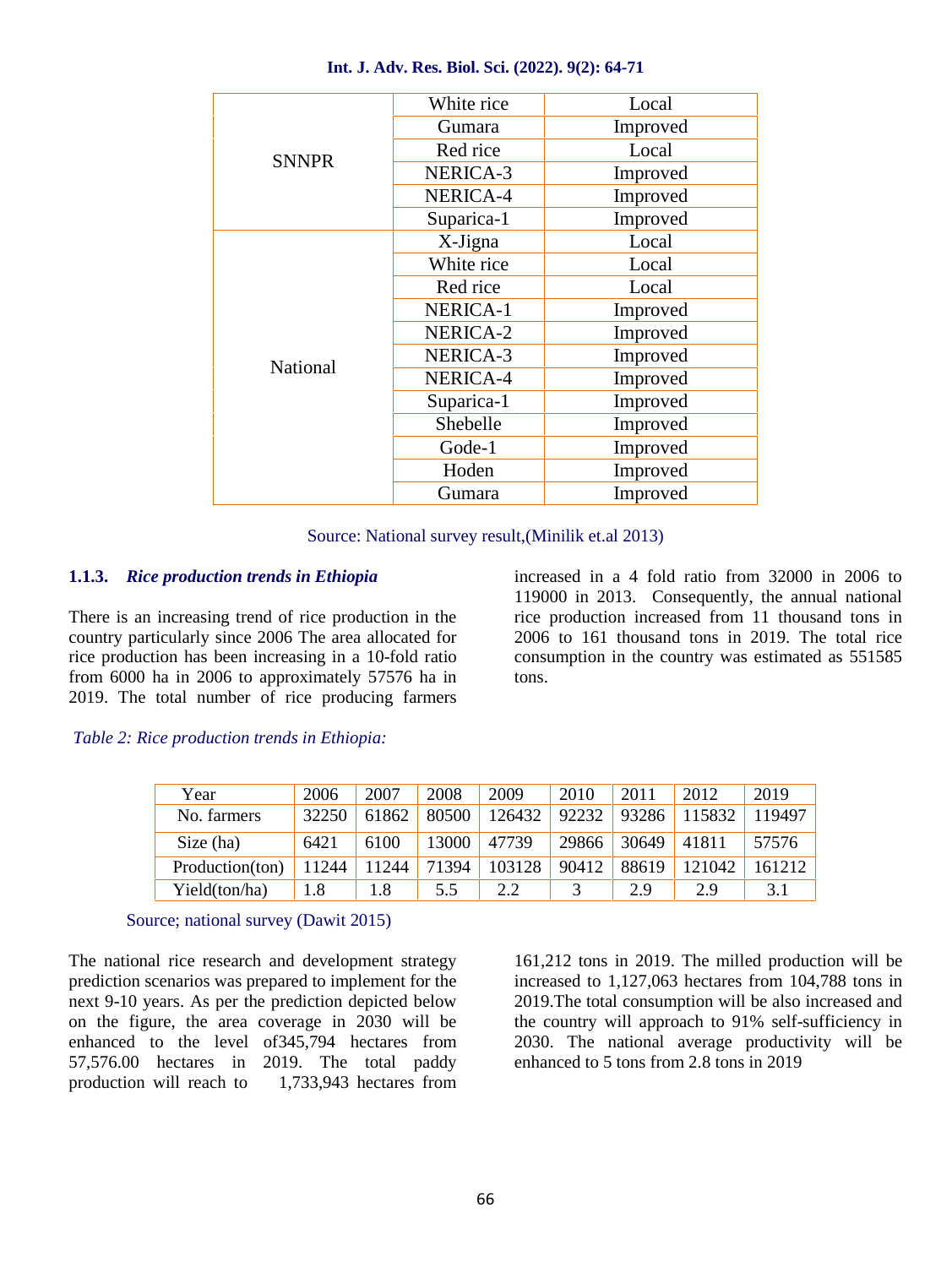



Figure1. Calculation and prediction scenarios for lowland and upland national rice research and development strategy of Ethiopia

The total area coverage of irrigated rice production will be enhanced to 158097 hectares in 2030 from 1300 hectares. The average productivity will reach to 8.54 tons in 2030 from 4.5 tons in 2019. Paddy production volume and domestic consumption will be

.

increased with in in the next nine to ten years. Self sufficiency in irrigated rice production is fast as compared with upland and lowland rice production. It will reach over 70% in 2030



Figure 2. Calculation and prediction scenarios for irrigated national rice research and development strategy of Ethiopia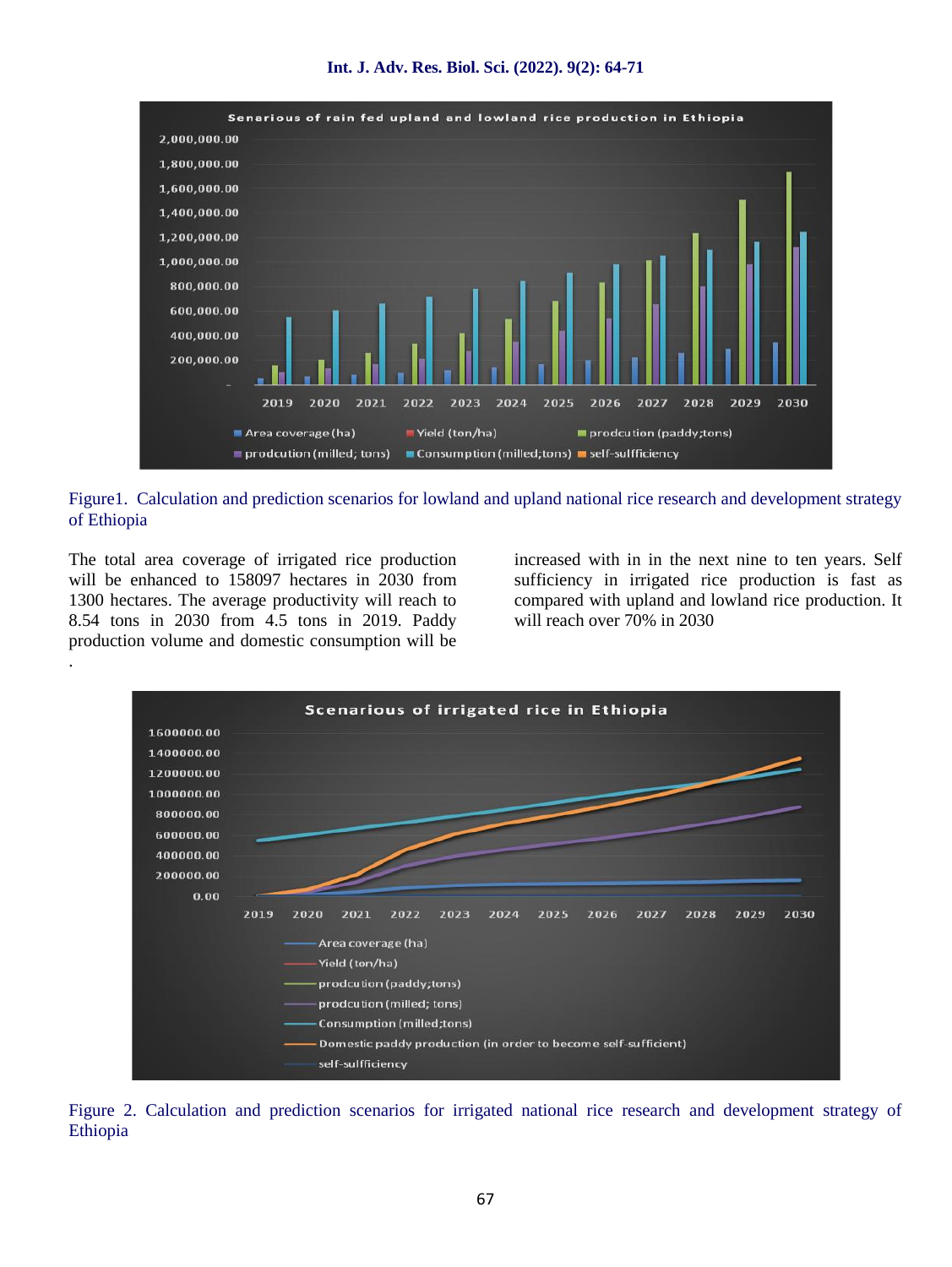## **1.1.4.** *Strategies by the government and factors for rapid rice production increase in Ethiopia*

## *a) Food price hike and government actions*

Food prices have been rising since the early 2000s, and spiked in the years 2007-2008.Price hike in 2007– 2008 was the biggest spike on world food markets.This was mainly for three of the world's major cereals (rice, wheat and maize), (FAO, 2010). The results of these crises impose considerable impact in developing countries where rice is a staple food for consumers. Thegovernment of Ethiopia in collaboration with other actors responded to the crises by recognizing rice as one of the millennium and strategic food security crops. The government of Ethiopia has started to give emphasis to rice cultivation through promotion of private sector investment in rice production by allocation of land for private investors, (e.g. a Saudi investor in Gambela region with a capital \$13.3 billion),irrigation development and supporting the increase of areas for rice production (Dawit 2015)

## *b) Technology, inputs, research and extension*

The National Rice Research and Development Steering committee coordinates the overall rice research and development direction in the Ethiopia. Parallelly, the Agricultural Development and Partnership Linkage Advisory Council (ADPLAC), which is organized at federal, regional and district levels facilitate the research and extension linkage to foster the information exchange feedback mechanisms. The Ethiopian Institute of Agricultural Research (EIAR) together with Regional Agricultural Research Institutes (RARIs), and Universities conduct adaptation and agronomic trials to supply improved rice technologies and practices, multiply source of rice seed and promote the technologies to the farmers through pre-extension demonstration and pre-scaling up programs(Dawit 2015). Recently cluster based large scale demonstration of improved rice technologies was initiated in Ethiopian Agricultural system. This research strategy fosters to expand rice towards out reached areas. Adoption of various promotion approaches, such as community-based seed multiplication, pre-scaling up of technologies, and onfarm demos, promotion of improved rice technologies, the national rice research & development strategies of Ethiopia (NRRDSE). The National Rice Research and Development Strategy was developed to promote the

rice sector in order to ensure food security at the national level.Establishment of Rice Research and Training Centre supported by Japan International Cooperation Agency (JICA), relatively higher productivity as compared to other main staple crops.

## *c) Partnership and linkage*

The Japan International Cooperation Agency(JICA) has been supporting Ethiopian rice sector particularly in seed production and multiplication, capacity development in terms of personnel education and training, facilities and supplies, development of Ethiopian Rice Research and Development Strategy (Kiyoshi 2011). Additionally, Supports from Partners and Donors such as International Rice Research Institute(IRRI), Africa Rice, Japan International Research Centre for Agricultural Sciences (JIRCAS), Alliance for Green Revolution in Africa (AGRA), SaasakawaGlobal (SG2000),World Bank (WB) through improved access to germplasm exchange, human capacity building, and sharing of experience in rice Research and Development (Dawit 2015)and (Tariku 2011). The Sasakawa Africa Association administers and manages Sasakawa Global 2000, a program to bring about food security in sub-Saharan Africa. Sasakawa Global 2000 is a program through which smallholder farmers are taught modern farming methods, including the use of quality seed and small amounts of fertilizer. It has succeeded in increasing production by 2-6 times for the farmers that use its methods.

The association's other activities include teaching Agro-processing in Africa, to increase the economic viability of the Sasakawa Global 2000 program and improve the links between Africa's farms and urban areas (http://www.saa-safe.org/).In early 2000, Saasakawa African Association/Saasakawa Global SAA/SG 2000 received information that a large number of smallholder farmers in the Fogera plains are producing rice. Based on this information, a delegation from SAA/SG2000 visited Adet Agricultural Research Centre (ARC), Amhara Bureau of Agriculture (ABoA), Fogera Woreda Development Agents, several rice producing farmers in the Fogera plain, and also Pawe Agricultural Research Center to learn more about the status of rice research and production in that part of the country. SAA/SG 2000 delegates found out that the production of rice crop in the Fogera plains enabled farmers in the area to become self-sufficient in food crop production. The team also noted that a serious food shortage problem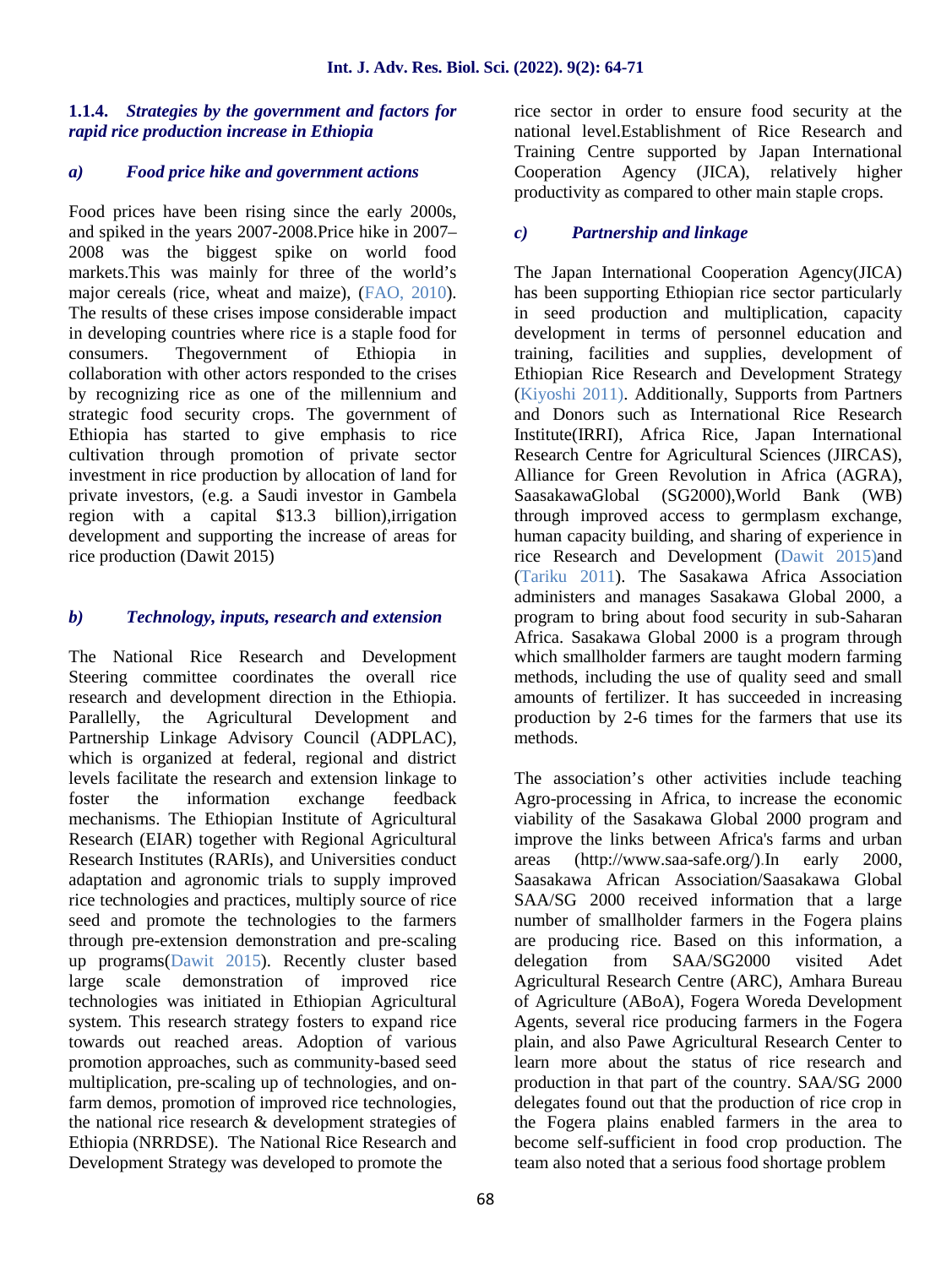has existed in those plains due to mainly the seasonal inundation of the farmlands. Following the visit, the SAA/SG2000 decided to assist the national research and extension systems in the re-introduction, fieldtesting, and transfer of improved rice production technologies. In the meantime, it also decided to popularize rice production among smallholder farmers in other localities that have similar ecologies. For this purpose, the Oromia Zone of Amhara Region was identified as the first area for SAA/SG 2000 intervention(Debela et al. 2011) .

## *d) Market demand, availability of rural labour and land*

In the country demand for rice consumption is increasing because rice is used for different purposes and food types. It is compatible with various traditional food recipes like injera (traditional Ethiopian bread), and local beverages (like "tela" and "areki"). Total current rice consumption is about 353,998 tons with estimated annual average import of 21,724 tons over the last ten years. (MoARD,2010). Thus, Ethiopia's rice annual production has still a potential for a twofold increase in order to satisfy the internal market demand. In fact as a consequence of this non-satisfied and increasing demand for rice in the local market farmers from small to big scale have started to acquire and development additional rice farms in different parts of the country(Temesgen et al. 2014) .Higher price value of rice grains over other cereals, increased rice consumption habit of consumers along with income increase and with income increase and urbanization, integration of rice value chain through improved processing (promotion of quality machineries) and integration of value chain actors (ensuring service provision by private sector). Existence of huge unexploited lands and diverse ecosystems such as the uplands, rain fed lands and flash flood prone areas (during the rainy seasons), (Dawit 2015)

## *1.1.5. Challenges of rice sector in Ethiopia*

Ethiopian rice sector still faces remaining challenges such as high competition with imported rice, poor grain quality, poor infrastructure, insufficient mechanization and post-harvest processing technologies, lack of skilled manpower and research facilities, poor marketing infrastructure and channels (Belayineh et al. 2017).

#### **1.2. Rice in Fogera**

Fogera plain is known as the major supplier of rice production in the country. It accounts 70% of the rice grain supply comes from this plain. Before starting cultivation of rice in Fogera, the district was food aided in 1970-1980s and so far the area was known typically by grazing land, livestock rearing, small scale crop production using residual moistures, as well as sparsely populated. (Tilahun, *pers. comm.*2018) and (https://www.future-agricultures.org).Rice cultivation started in July 1984 in seasonally flooded plains of Lake Tana (submerged in water every rainy season) as a pilot project entitled "Ethio-Jigna Development Project'' including the agricultural Cooperatives Jigna and Shaga cooperatives including thirty (30) young farmers supported by 9 North Korean agricultural experts. The objective of the pilot project was to establish and promote rice and horticultural crops first in the two cooperatives. The introduction of rice cultivation in the region changed the livelihood of the farmers in the Fogera plain radically. Apart from playing an important role in abating the problem of food-insecurity in the Fogera, rice cultivation increased the revenues of farming households considerably. Fogera has become a densely populated area and non-flooded agricultural production (onions, legumes) crops is flourishing. Nowadays, in local terms, a rice farmers from Fogera are considered to be "rich".(Temesgen et al. 2014). That was the reason the first introduced variety still called as x.Jigina. The introduction of x.Jigina in the region changed the livelihood of farmers from the poorest to wealthiest and currently in the Fogera plain, rice plays an important role in abating the problem of foodinsecurity of the farming community.

## *1.2.1. Rice varieties, productivities and expansions in Fogera*

## *X.Jigina*

After the successful completion of the above mentioned rice cultivation pilot project, the remaining seed was collected locally. The North Korean experts had involved the pioneer rice farmers in a selection process leading to the choice of a robust, white cold tolerant variety with grains, good organoleptic properties for the elaboration of injera and palatable straw for cattle. This variety was multiplied and used since then not only in the regions where the project started by nationwide. No genetic information of the variety are known and since the first cultivation place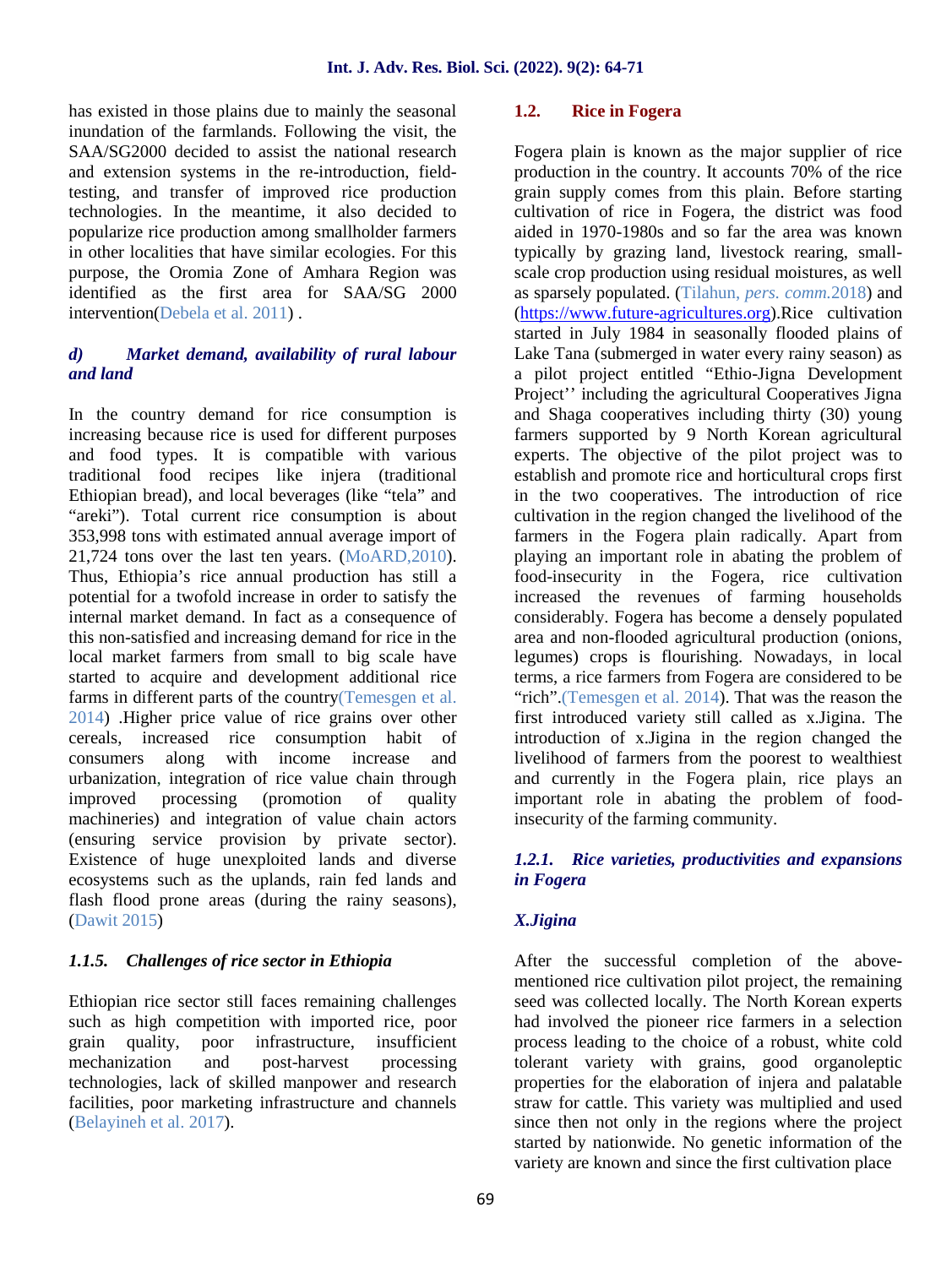in Ethiopia was the Jigna kebele it was called *X.Jigina*. But this variety was become commonly infected by seed born disease called sheath rot. The productivity of this cultivar gradually become lower as compared with recently released varieties.

#### *Gumara*

Gumaravariety has been the second dominant variety next to X-Jigina cultivar under Fogera plain rice production over the last many years. It is characterized relatively as a late maturing variety, with strong culms, high tillering capacity and high performance under ponded conditions areas.This variety was released by Adet Research Center. It has relatively a better resistance to pest and diseases and is higher yielding than X.Jigina. The grains of Gumara are **red** which influences the market value and according to the judgment of farmers its organoleptic properties for the elaboration of injera are inferior to that of X.Jigina.

#### **Recent varieties**

Four varieties (Shaga, Wanzaye, Ereb and Abay) were recently released by Fogera National Rice Research and Training Center in 2017 for rainfed lowland rice production. These varieties were compared to X.Jigina and two of them, Shaga and Wanzaye, ranked the first and second respectively by farmers and researchers. The main selection criteria were: biomass, yield, disease resistance and cold tolerance. At the moment these varieties are replacing those old varieties and they are undergoing the process of commercial multiplication.

#### *Table.3. Recently released rice varieties and productivities on farm and on station*

| <b>Variety name</b> | of<br>Year | <b>Appropriate ecology</b> | Yield t/ha at     |                 |  |
|---------------------|------------|----------------------------|-------------------|-----------------|--|
|                     | release    |                            | Farmers'<br>field | <b>Research</b> |  |
| Shaga               | 2017       | lowland                    | 5                 | 6.8             |  |
| Wanzaye             | 2017       | lowland                    | 3.9               | 6.5             |  |
| Erib                | 2017       | lowland                    | 4.1               | 5.3             |  |
| Abay                | 2017       | lowland                    | $\overline{4}$    | 5.3             |  |
| Fogera 1            | 2016       | upland                     | 3.2               | 4.2             |  |
| Adet                | 2014       | upland                     | 2.4               | 4.2             |  |
| <b>NERICA 13</b>    | 2014       | upland                     | 3.3               | 3.8             |  |
| <b>NERICA 12</b>    | 2013       | upland                     | 3.4               | 4.1             |  |
| Ediget              | 2011       | lowland                    | 3.2               | 5.2             |  |

## **4. Conclusion**

Different efforts and strategies bythe government and cooperation among relevant partners and stakeholders brought rice sector to the front line of research and development campaign in the country. The area expansions gradually become distributed across different parts of the country. The governmental and non-governmental stakeholders need to focus on grain quality and mechanization of rice production in the country to be competent with imported rice and so as to the enhancement of domestic production by respective commercial farming or small holder-based production.

## **References**

Alemu, D., Shiratori, K., Seo, T., & Nishikawa, Y. Conclusion: Recommendations for strengthening the responsiveness of agricultural research systems. *Farmer Research Groups*, 185.

- Alemu, D. (2015). Rice in Ethiopia: Progress in production increase and success factors. In *6 th CARD General Meeting*(pp. 1-22).
- Belayineh et al. (2017): Review On Adoption, Trend, Potential, And Constraints Of Rice Production To Livelihood In Ethiopia.
- Kebbede, G., & Jacob, M. J. (1988). Drought, famine and the political economy of environmental degradation in Ethiopia. *Geography*, *73*(1), 65-70.
- Negussie, T., & Alemu, D. (2011). An Overview of the National Rice Research and Development Strategy and its Implementation. *Challenges and Opportunities of Rice in Ethiopian Agricultural Development*, 1-16.